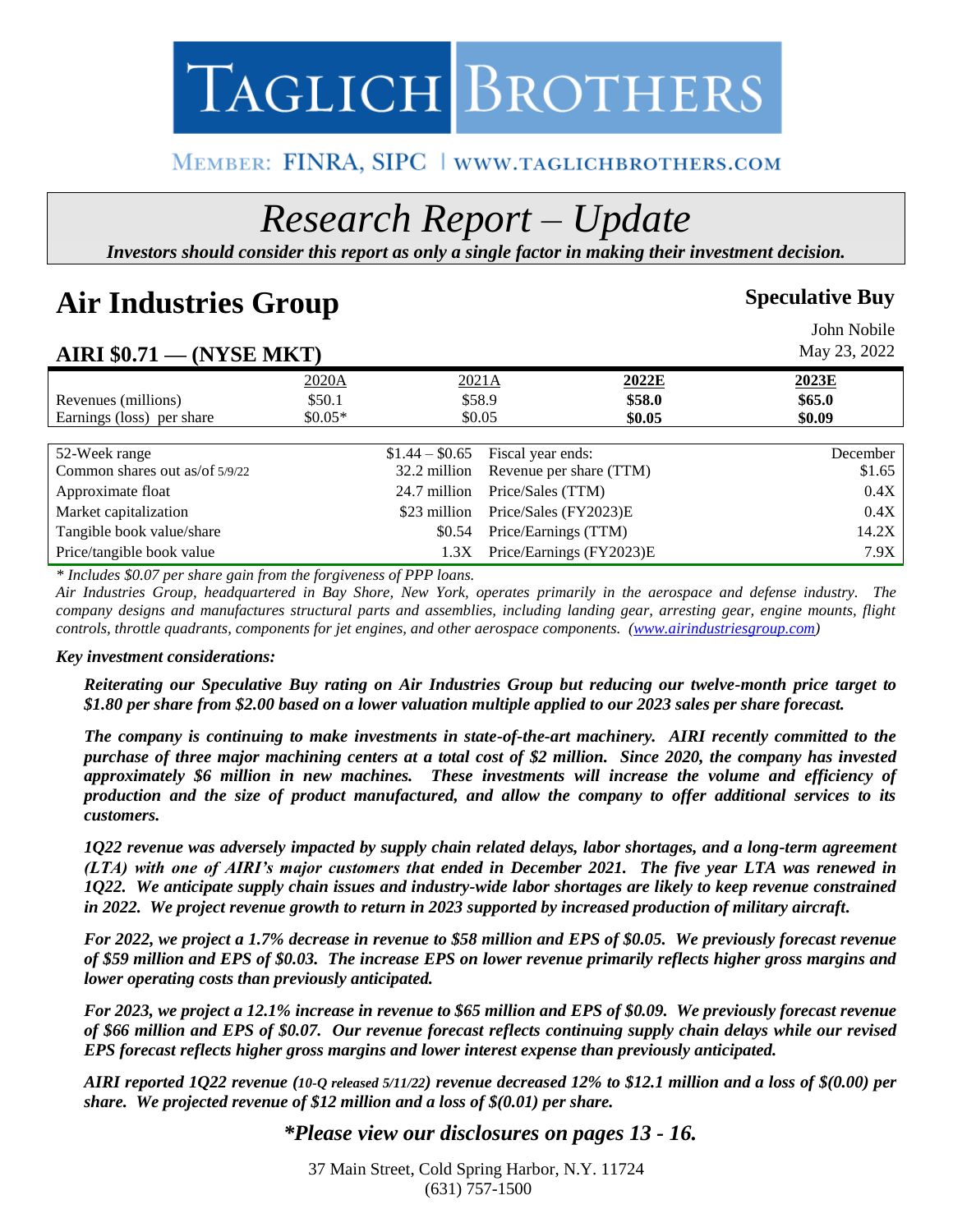#### *Recommendation and Valuation*

#### **We are reiterating our Speculative Buy rating on Air Industries Group (AIRI) but reducing our twelvemonth price target to \$1.80 per share from \$2.00 based on a lower valuation multiple applied to our 2023 sales per share forecast.**

The company is continuing to make investments in state-of-the-art machinery. AIRI recently committed to the purchase of three major machining centers at a total cost of \$2 million. Since 2020, the company has invested approximately \$6 million in new machines. These investments will increase the volume and efficiency of production and the size of product manufactured, and allow the company to offer additional services to its customers.

1Q22 revenue was adversely impacted by supply chain related delays, labor shortages, and a long-term agreement (LTA) with one of AIRI's major customers that ended in December 2021. The LTA was renewed in 1Q22 for an additional five years. We anticipate supply chain issues and industry-wide labor shortages are likely to keep revenue constrained in 2022. We project revenue growth to return in 2023 supported by increased production of military aircraft and an improving commercial aircraft market.

Shares of AIRI are trade at a trailing price-to-sale multiple of 0.4X (0.5X previously) while the aerospace and defense industry trades at a trailing multiple of 1.9X sales (unchanged). We anticipate investors are likely to accord AIRI a price-to-sales multiple approaching the industry. We applied a multiple of 1.2X (down from 1.5X to adjust for diminished valuation) to our 2023 sales projection of \$1.69 per share, discounted for execution risks, to obtain a year ahead value of approximately \$1.80 per share.

#### *Recent Developments*

*Air Industries Wins Two Long-Term Agreements for Flight Critical Components for Blackhawk Helicopters with a Combined Value of \$8.3 Million* - On April 28, 2022, Air Industries announced that it was awarded two separate long-term agreements (LTAs) to manufacture flight-critical assemblies for the Blackhawk helicopter. The estimated value of the two LTAs is approximately \$8.3 million over their five-year terms.

These two LTAs along with orders that were previously announced in January 2022 and February 2022 total an estimated \$28.9 million in components for Blackhawk helicopters over the life of the agreements.

#### *Business Overview*

Air Industries Group, headquartered in Bay Shore, New York, designs and manufactures structural parts and assemblies that focus on flight safety, including landing gear, arresting gear, engine mounts, flight controls, throttle quadrants, components for jet engines and other components (see picture at right).

The company conducts its operations through the following wholly-owned subsidiaries: Air Industries Machining (AIM); Nassau Tool Works (NTW); and The Sterling Engineering Corporation (Sterling). AIM and NTW comprise the company's Complex Machining segment



and Sterling represents the Turbine Engine Components segment.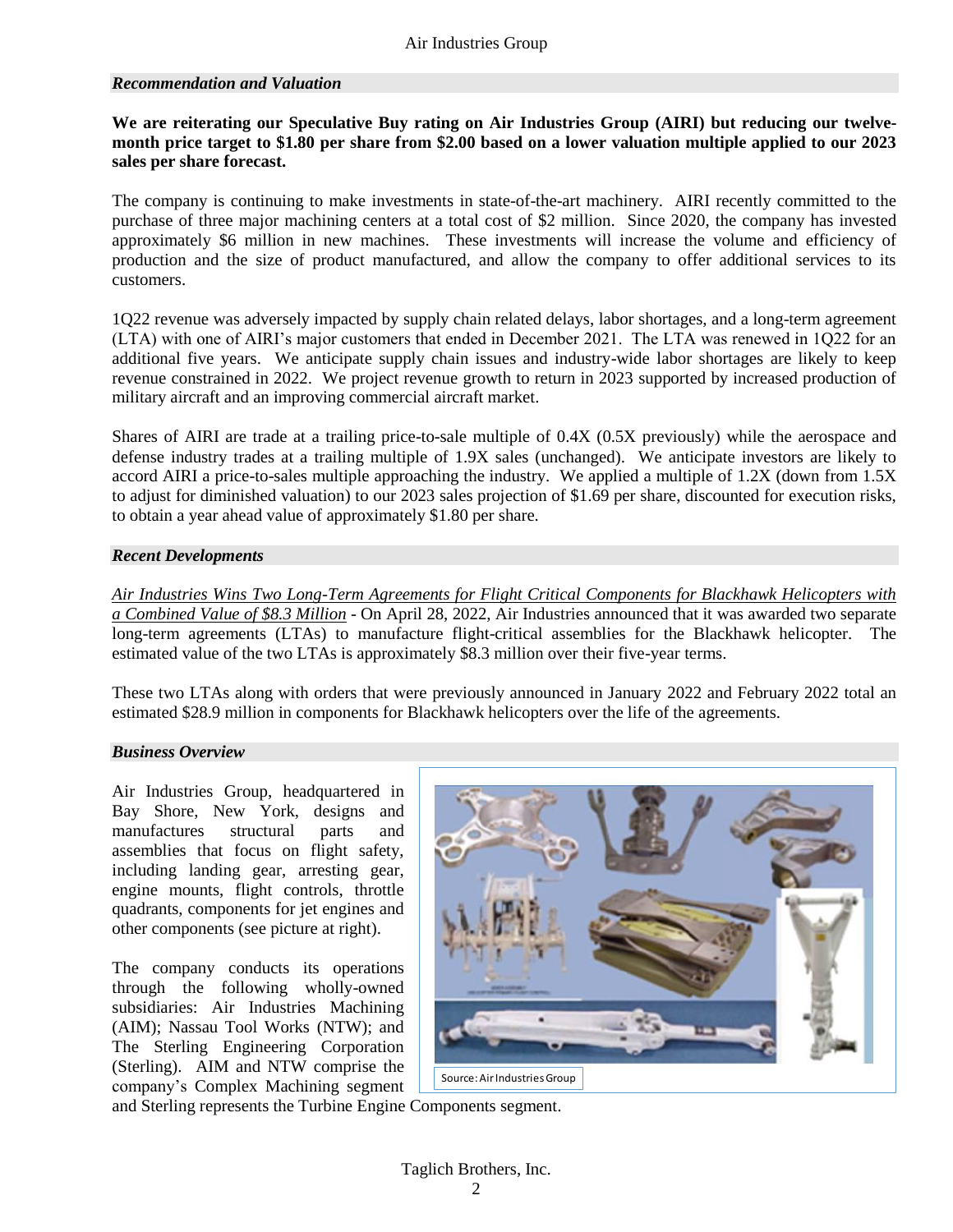AIRI's products are deployed on a wide range of military and commercial aircraft including Sikorsky's UH-60 Black Hawk, Lockheed Martin's F-35 Joint Strike Fighter, Northrop Grumman's E2 Hawkeye, Boeing's 777, Airbus' 380 commercial airliners, the US Navy F-18 and USAF F-16 fighter aircraft. The Turbine Engine sector makes components for jet engines that are used on the USAF F-15, the Airbus A-330 and A-380, and the Boeing 777, in addition to a number of ground turbine applications.

Many of the company's products influence critical aspects of aircraft performance. Air Industries is required to have advanced certifications for these products as a condition to being a supplier. Many of these products are subject to wear and tear or fatigue and are routinely replaced on aircraft at a time of service or flight cycle basis. Replacement demand should continue so long as an aircraft remains in service.

#### *Defense Spending Overview*

Since 2001, the Department of Defense (DoD) focused on fighting terrorism and countering violent insurgencies and will continue to do so as long as these threats exist. Today, US military forces are positioned globally, conducting counter-terrorism, stability, and deterrence operations in an effort to protect US interests.

Changes in defense spending are likely to directly impact AIRI's revenues. US defense spending increased through much of the post-9/11 decade and peaked in 2010 at over \$691 billion. However, budget cuts reduced defense spending by 19% to \$560 billion in 2015 from the peak. Years of budget cuts have led to a depleted US military. In an effort to address the war readiness shortfalls and to help fund the fight against ISIS, defense spending started increasing in 2016 and is projected to continue growing through 2023 (see chart at right).



#### *Military Aircraft Market and Forecast*

The company operates primarily in the US military aircraft market. IBISWorld estimates the US military aircraft, engine and parts manufacturing market at \$78.2 billion in 2021. IBISWorld observed that the US has the largest defense budget in the world and as a result, is the biggest consumer of defense related products.

Most US defense manufacturers derive more than half of their revenue from sales to the Department of Defense (DoD) or defense-related government organizations. The US Navy is the largest domestic defense market as it invests in F/A-18 and F-35 fighters, maritime patrol craft, helicopters, and unmanned aerial vehicles (UAVs) for both itself and the Marine Corps. The US Air Force is the second largest market for industry domestic defense sales.

The four largest components of the DoD's spending budget are in operation and maintenance (largest component), military personnel, procurement, and research, development, test and evaluation. As most of AIRI's military sales are for the repair and maintenance of existing aircraft, the category with the greatest impact on its sales is operation and maintenance spending. The latest DoD budget calls for operation and maintenance spending to increase to \$309.5 billion in 2023 from \$285 billion in 2021.

#### Taglich Brothers, Inc.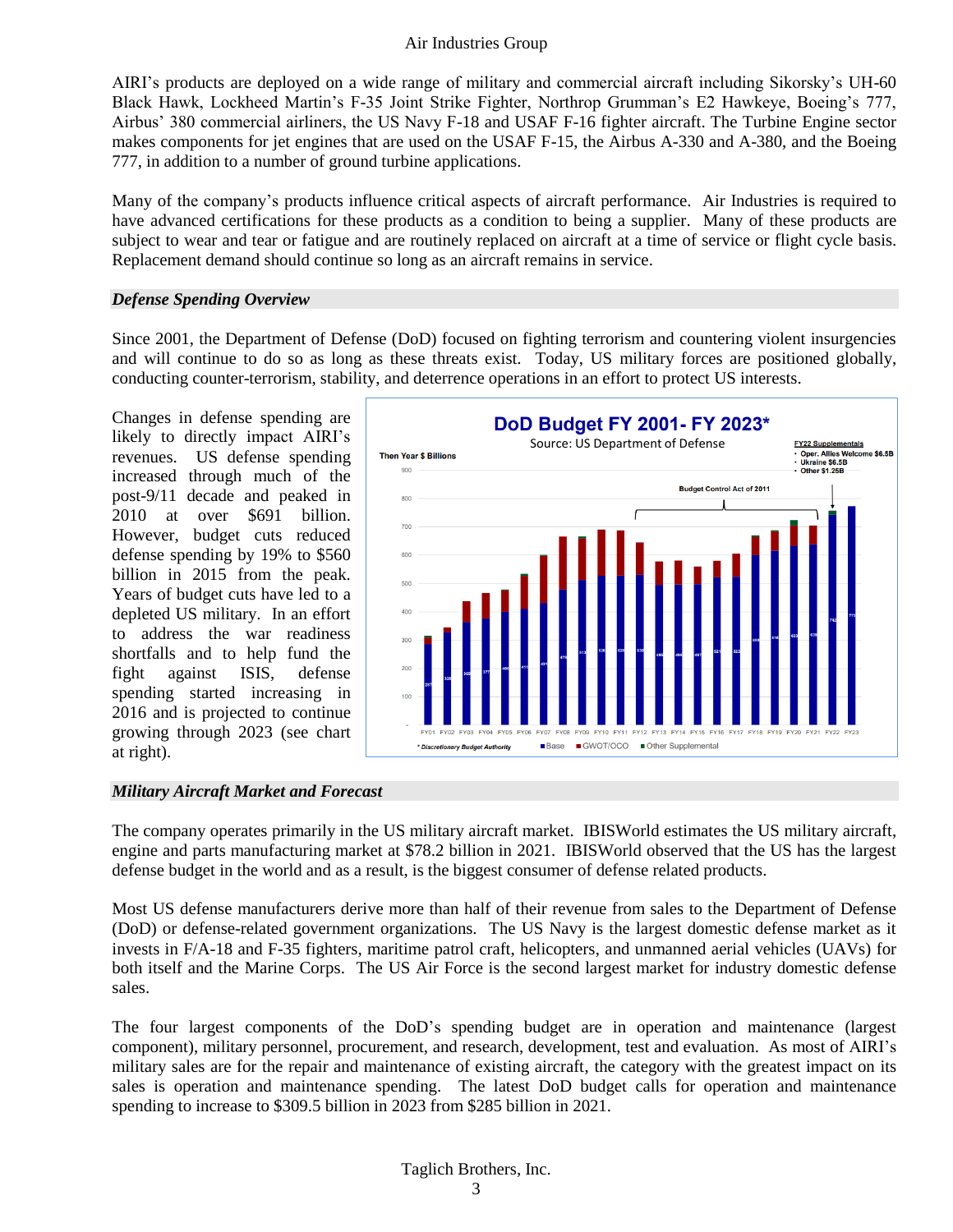#### *Commercial Aircraft Market*

Although the company's product lines primarily serve the defense market, they also serve the commercial markets. AIRI's customers (such as Boeing, United Technologies' Goodrich division, and Lockheed Martin's Sikorsky division) typically build to both military and commercial specifications.

According to a report by the market research firm Mordor Intelligence, the global commercial aircraft market was valued at over \$85 billion in 2020 and is expected to reach over \$173 billion by 2026 for a CAGR of approximately 12.3%. The report states that the COVID-19 pandemic had adversely impacted the commercial aircraft market and resulted in either cancelled or postponed commercial aircraft orders. The adverse effects from the pandemic are expected to continue with passenger traffic taking 3-4 years to fully recover. However, Mordor Intelligence observed that the large-scale backlog with aircraft OEMs is expected to drive the market during the forecast period.

#### *Competition*

The company's ability to obtain contracts requires providing quality products at competitive prices. In an effort to effectively compete, AIRI strives to continuously improve its capabilities and develop long-term relationships with its customers through establishing and maintaining advanced quality approvals, certifications and tooling investments that are difficult and expensive to duplicate. Despite these barriers to entry, many of the company's competitors are well-established subcontractors engaged in the supply of aircraft parts and components to prime military contractors and commercial aviation manufacturers.

Air Industries' competitors include Monitor Aerospace, a division of Stellex Aerospace, Hydromil, a division of Triumph Aerospace Group, Heroux Aerospace, and Ellanef Manufacturing, a division of Magellan Corporation.

#### *Strategy*

In response to operating losses and their impact on the company's working capital, AIRI repositioned its business through the sale and liquidation of certain businesses acquired since becoming a public company. In 2018 and 2019, the company consolidated its headquarters and the operations of its subsidiaries, AIM and NTW, at its corporate campus in Bay Shore, New York. This consolidation allowed AIRI to re-focus its operations on its core competencies. In 2020, the company made significant capital investments in new equipment and expanded its operations and manufacturing cells in its Connecticut facility where its Turbine Engine segment is located. In 2021, AIRI continued to make capital investments in new equipment. These actions should enable increased volume and efficiency of production, an increase in the size of product manufactured, and allow the company to offer additional services to its customers.

As the commercial aerospace and defense industries continue to consolidate and major contractors seek to streamline supply chains by buying more complete sub-assemblies from fewer suppliers, AIRI has sought to remain competitive by providing cost-effective service and increasing its ability to produce more complex and complete assemblies for its customers.

#### *Economic Outlook*

In April 2022, the International Monetary Fund (IMF) revised its global economic growth estimates to an increase of 3.6% for 2022 and 2023, down from its January 2022 projection calling for 4.6% growth in 2022 and 3.8% growth in 2023. The downward revisions primarily reflect the economic damage from the war in Ukraine resulting in elevated inflation and rising interest rates.

The IMF revised its economic growth estimate for the US to an increase of 3.7% for 2022 and 2.3% for 2023. In January 2022, the IMF projected US economic growth of 4% and 2.6% for 2022 and 2023, respectively.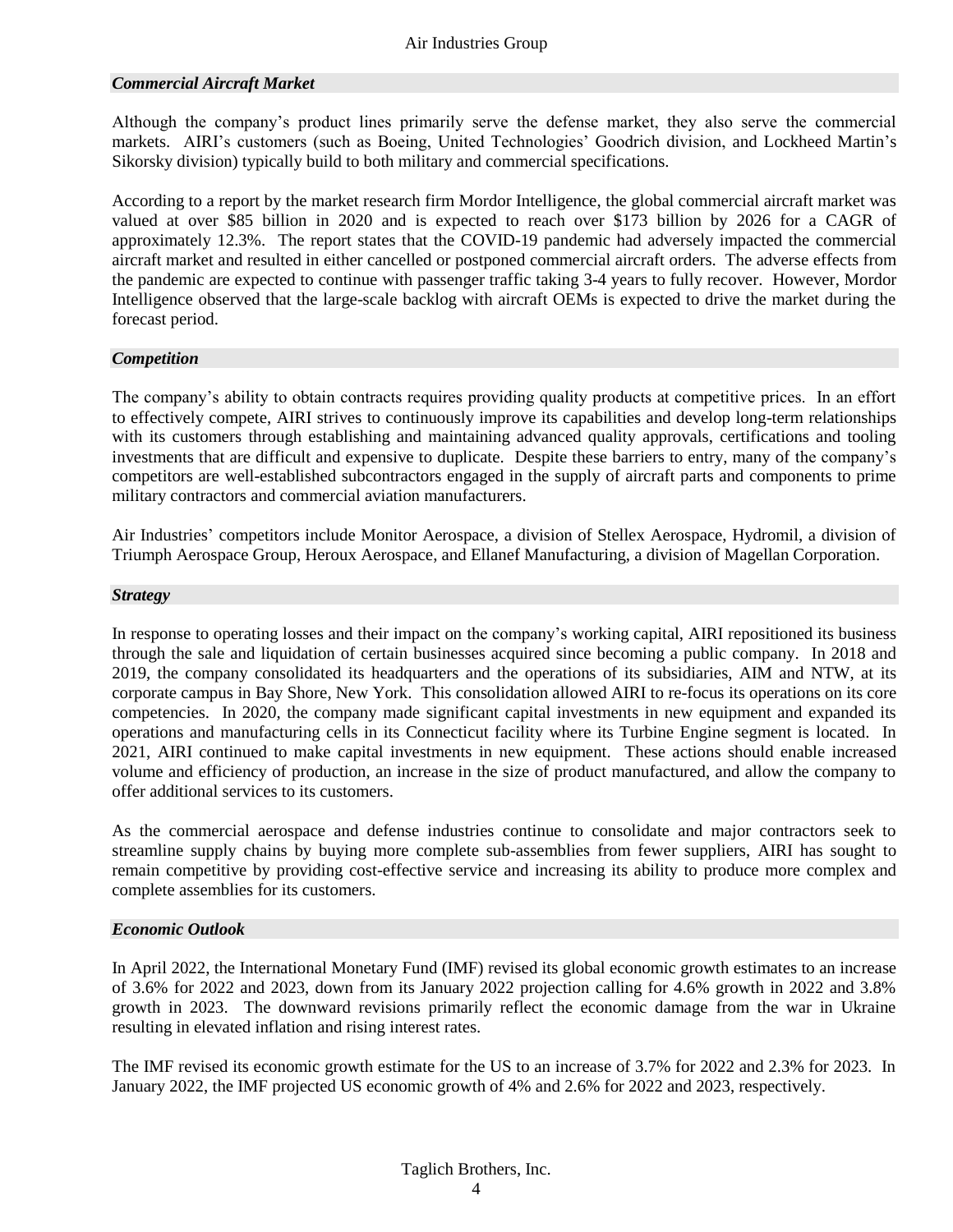The advance estimate of US GDP growth (released on April 28, 2022) showed the US economy decreased at an annual rate of 1.4% in 1Q22, down from the 6.9% increase reported in 4Q21. The 1Q22 US GDP estimate primarily reflects decreases in inventory investment, exports, federal government spending, and state and local government spending.

#### *Projections*

Although the global outbreak of COVID-19 negatively impacted AIRI's revenues, earnings, and operating cash flows in 2020, the company's operations made substantial progress in returning to normal by the end of 2021. However, we anticipate supply chain issues and industry-wide labor shortages will keep revenue constrained in 2022.

*2022* – We project a 1.7% decrease in revenue to \$58 million and net income of \$2 million or \$0.05 per share. We previously forecast revenue of \$59 million and net income of \$1.1 million or \$0.03 per share. The increase in net income on lower revenue primarily reflects higher gross margins and lower operating costs than previously anticipated.

Year-over-year gross margins should increase to 19% from 17.4% in 2021.

We forecast a \$405,000 increase in SG&A expenses to \$8.2 million from \$7.8 million in 2021 with operating income improving to \$2.8 million from \$2.5 million in 2021. We project operating margin of 4.9% compared to 4.2% in 2021. Interest and financing costs are projected to decrease to \$1.2 million from \$1.3 million in 2021 on lower average debt levels. We project the company paying no taxes.

We project \$5.6 million cash from operations on \$5.4 million of cash earnings and a \$109,000 decrease in working capital. Cash from operations should be partially offset by capital expenditures and repayments of debt, increasing cash by \$923,000 to \$1.6 million by the end of 2022.

*2023* – We project a 12.1% increase in revenue to \$65 million and net income of \$3.5 million or \$0.09 per share. We previously forecast revenue of \$66 million and net income of \$2.8 million or \$0.07 per share. Our revised revenue forecast reflects continuing supply chain delays. Our revised EPS forecast reflects higher gross margins and lower interest expense than previously anticipated. Revenue growth should be supported by increased production of military aircraft responsible for a majority of the company's backlog and an improving commercial aircraft market.

We project gross margins improving to 19.9% from 19% projected for 2022 reflecting greater manufacturing overhead coverage.

We forecast a \$629,000 increase in SG&A expenses to \$8.8 million from \$8.2 million projected for 2022. We anticipate operating income increasing 47.1% to \$4.1 million from an estimated \$2.8 million in 2022. We project operating margin improving to 6.4% compared to an estimated 4.9% in 2022. Interest and financing costs are projected to decrease to \$1.1 million from \$1.2 million projected for 2022 due to a lower average debt level. We project the company paying no taxes.

We project \$4.3 million cash from operations on \$6.8 million of cash earnings offset in part by a \$2.5 million increase in working capital. Cash from operations should be partially offset by capital expenditures and repayments of debt, increasing cash by \$1.9 million to \$3.4 million by the end of 2023.

#### *1Q22 Financial Results*

*1Q22* - Total revenue decreased 12% to \$12.1 million. AIRI reported a net loss of \$28,000 or \$(0.00) per share versus a loss of \$152,000 or \$(0.00) per share in 1Q21. We projected revenue of \$12 million and a loss of \$535,000 or \$(0.01) per share.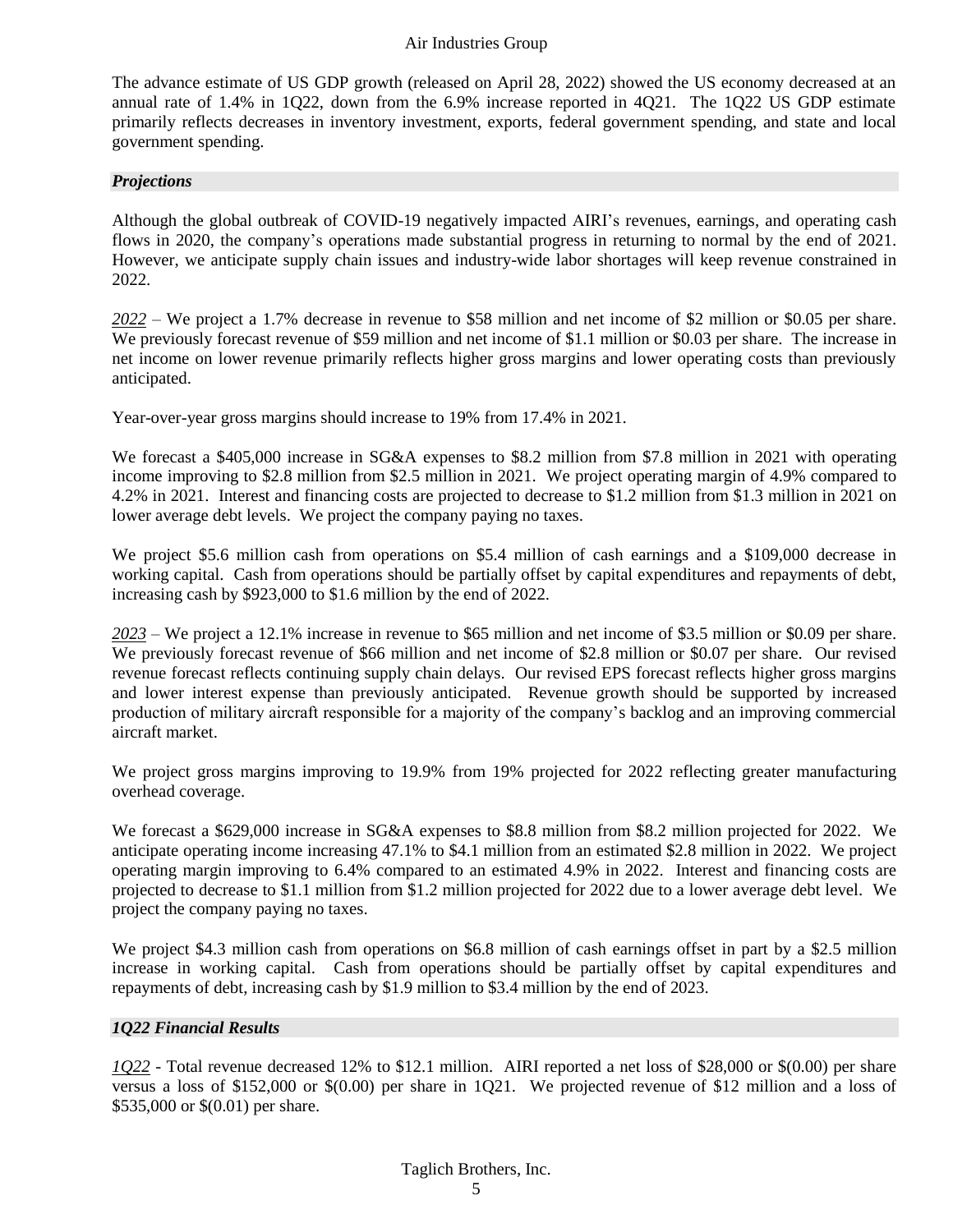The decrease in revenue resulted principally from the decline of approximately \$1.5 million in sales from two products whose contracts expired or were cancelled by the customer in 2021. Gross profit increased 15.6% to \$2.1 million on gross margins improving to 17.2% from 13.1%. The increase in gross margins was primarily due to a more favorable product mix.

Operating (SG&A) expenses increased by 5.7% to \$1.9 million from \$1.8 million in 1Q21. The increase in operating expenses was due to increases in employment costs, including employee health benefits, increases in investor relations and increased travel costs, partially offset by reductions in stock compensation expense, information technology, and bad debt expense. Operating income increased to \$207,000 from \$27,000 in 1Q21. Interest expense increased to \$323,000 from \$297,000 in the year ago period.

*Liquidity -* As of March 31, 2022, the company had \$364,000 cash and a current ratio of 1.8X. Total debt was approximately \$22.3 million (of which \$13.3 million is classified as current) for a debt/equity ratio of 1.3X.

In 1Q22, cash provided by operations was \$1.3 million consisting of \$686,000 cash earnings and a \$599,000 decrease in working capital. Cash used in investing was \$430,000 consisting solely of capital expenditures. Cash used in financing of \$1.1 million consisted primarily of repaying debt. Cash decreased by \$263,000 to \$364,000 at March 31, 2022.

On December 31, 2019, AIRI entered into a new loan facility with Webster Bank and paid its outstanding loan facility with PNC. The Webster facility currently provides for a \$16 million revolving loan and a term loan of \$5.7 million.

On December 7, 2021, AIRI entered in the third amendment to the Webster loan agreement which extended the maturity date of both the Webster revolving line of credit and term loan by three years, from December 30, 2022 to December 30, 2025 and increased the revolver to \$20 million from \$16 million. As of March 31, 2022, the company was in compliance with all loan covenants.

As of March 31, 2022, total debt outstanding to Webster was \$15.6 million consisting of a \$11.6 million revolving credit loan and a term loan in the amount of \$4 million. The average interest rate charged during the period ended March 31, 2022 was 3.5%.

As of March 31, 2022, finance lease obligations totaled \$251,000, a loan payable related to financed assets totaled \$38,000, and related party notes payable (to Michael Taglich, President of Taglich Brothers, Inc. and Chairman of Air Industries Group, and Robert Taglich, Managing Director of Taglich Brothers, Inc. and a Director of Air Industries Group) totaled \$6.4 million.

The related party notes payable remain subordinate to the Webster facility and are due on July 1, 2026. Approximately \$2.7 million of the related party notes can be converted at the option of the holder into common stock of the company at \$1.50 per share, while the remaining \$2.1 million can be converted at the option of the holder into common stock of the company at \$0.93 per share. There are no principal payments due on these notes. Interest expense for 1Q22 on all related party notes payable was \$125,000.

On May 18, 2022, AIRI announced that Webster Bank agreed to expand the size of its existing term loan and establish a capital expenditure line of credit to finance future purchases of machinery and equipment. The new Webster Bank Term Loan has an initial principal amount of \$5 million which will be used to retire the existing term loan of approximately \$3.1 million, retire a capital lease of approximately \$250,000, and purchase two CNC milling centers for an aggregate of \$870,000. In addition to the term loan, Webster Bank has extended a new \$2 million capital expenditure line of credit to be used to purchase new machinery and equipment.

All advances under the term loan and the capital expenditure line of credit are amortizable over seven years, mature on December 31, 2026, and bear interest at the greater of 3.5% per annum, or 30-day LIBOR plus 250 basis points, or Prime Rate less 65 basis points. The current interest rate is 3.5%.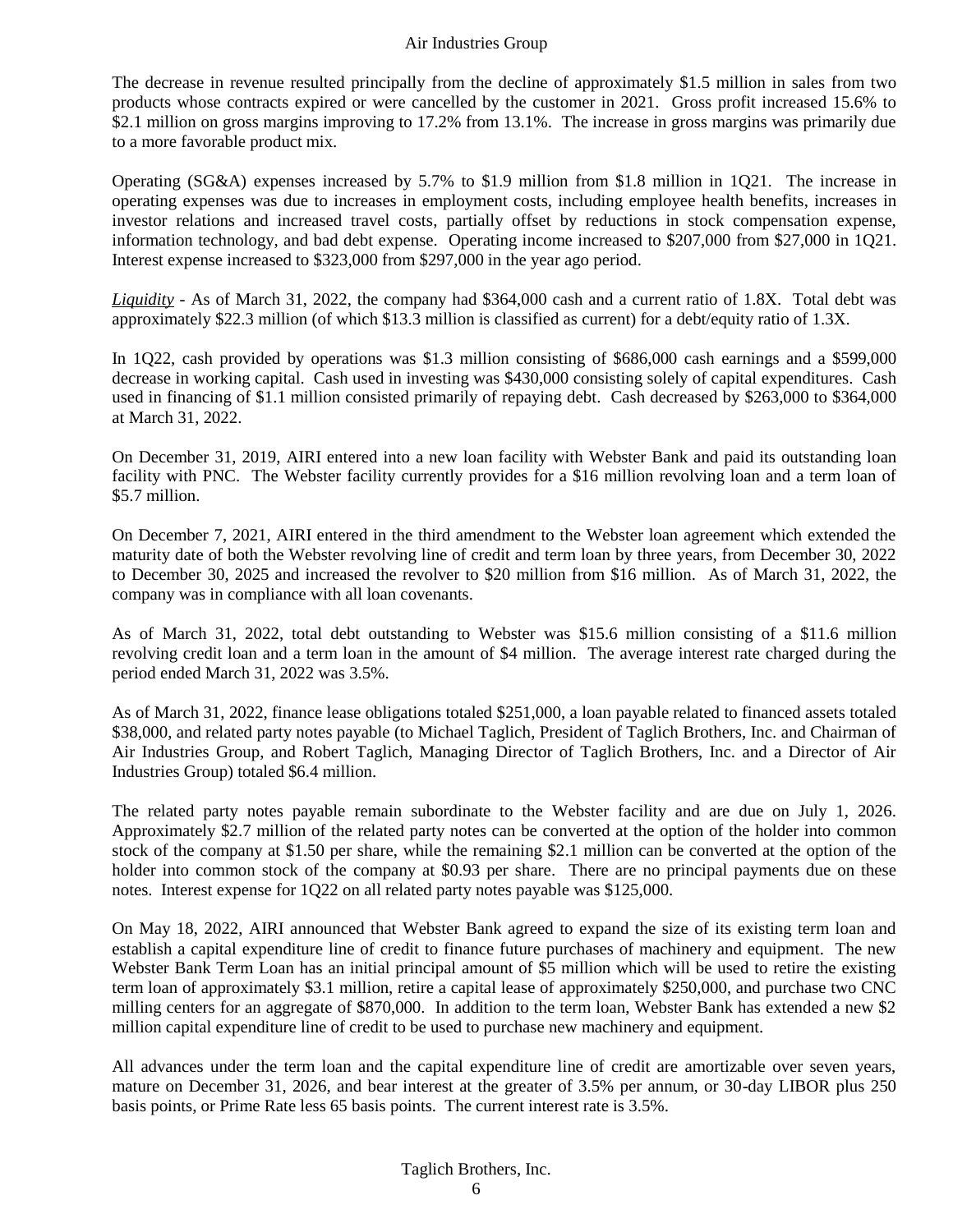#### *Risks*

In our view, these are the principal risks underlying the stock.

*Pandemic concerns* – The COVID-19 pandemic and the resulting economic disruptions have adversely affected how AIRI's customers and suppliers operate their businesses and disrupted supply chains in various industries. The duration and extent to which this will impact the company's future results of operations and overall financial performance remains uncertain. While AIRI's operations have substantially returned to normal, any future disruption from COVID-19 or any other event which depresses macroeconomic results or disrupts supply chains, may materially impact the company's business.

*Russian invasion of Ukraine concerns* - The invasion of Ukraine by the Russian Federation had an immediate impact on the global economy resulting in higher prices for oil and other commodities. The US, United Kingdom, European Union and other countries responded to Russia's invasion of Ukraine by imposing various economic sanctions and bans. Russia has responded with its own retaliatory measures which has impacted the availability and price of certain raw materials. The invasion and retaliatory measures also disrupted economic markets. There can be no assurance that Russia's invasion of Ukraine and responses thereto will not further disrupt the global economy and supply chain.

*Reliance on government spending* - AIRI's sales are primarily derived from products for US military aviation. Reductions in US Government spending on defense or future changes in the mix of defense products required by US Government agencies could limit demand for the company's products, and could adversely impact AIRI's financial results.

*Reliance on a small number of customers* – Air Industries derives most of its revenues from a small number of customers. In 2021, three customers accounted for 75% of net sales. The loss of one or more of the company's largest customers will likely have a materially adverse impact on AIRI's financial results.

*Reliance on a few aircraft platforms* – The company derives most of its revenues from components for a few aircraft platforms, specifically the Sikorsky BlackHawk helicopter, the Northrop Grumman E-2 Hawkeye naval aircraft, the F-18 Hornet and the Pratt & Whitney Geared TurboFan Jet engine.. A reduction in the production of new aircraft or a reduction in the use of existing aircraft in the fleet (reducing after-market demand) would have a material adverse effect on AIRI's financial results.

*Competition* - The defense and aerospace component manufacturing market is highly competitive. Many of the company's competitors are well-established subcontractors engaged in the supply of aircraft parts and components to prime military contractors and commercial aviation manufacturers. Air Industries' prime competitors include Monitor Aerospace, a division of Stellex Aerospace, Hydromil, a division of Triumph Aerospace Group, Heroux Aerospace, and Ellanef Manufacturing, a division of Magellan Corporation.

*Competitive bidding* – The company obtains many contracts through a competitive bidding process. There can be no assurance that the prices bid will be sufficient to allow Air Industries to generate a profit.

*Regulations* – Air Industries may be subject to US government inquiries and investigations because of its participation in government procurement. Any inquiry or investigation can result in fines or limitations on the company's ability to continue to bid for government contracts and fulfill existing contracts.

*Legal proceedings* – In October 2018, Contract Pharmacal Corp. commenced an action relating to a sublease entered into between AIRI and Contract Pharmacal in May 2018 with respect to the property in Hauppauge, New York. In the action, Contract Pharmacal originally sought damages in excess of \$1 million for AIRI's failure to make the entire premises available by the sublease commencement date. In July 2021, the court denied Contract Pharmacal's motion for Summary Judgement and ordered Contract Pharmacal to drop its claim for specific performance and to reduce its claim for damages to \$700,000. Contract Pharmacal filed a motion to reargue which the court denied on November 30, 2021. On March 10, 2022, Contract Pharmacal filed an appeal to the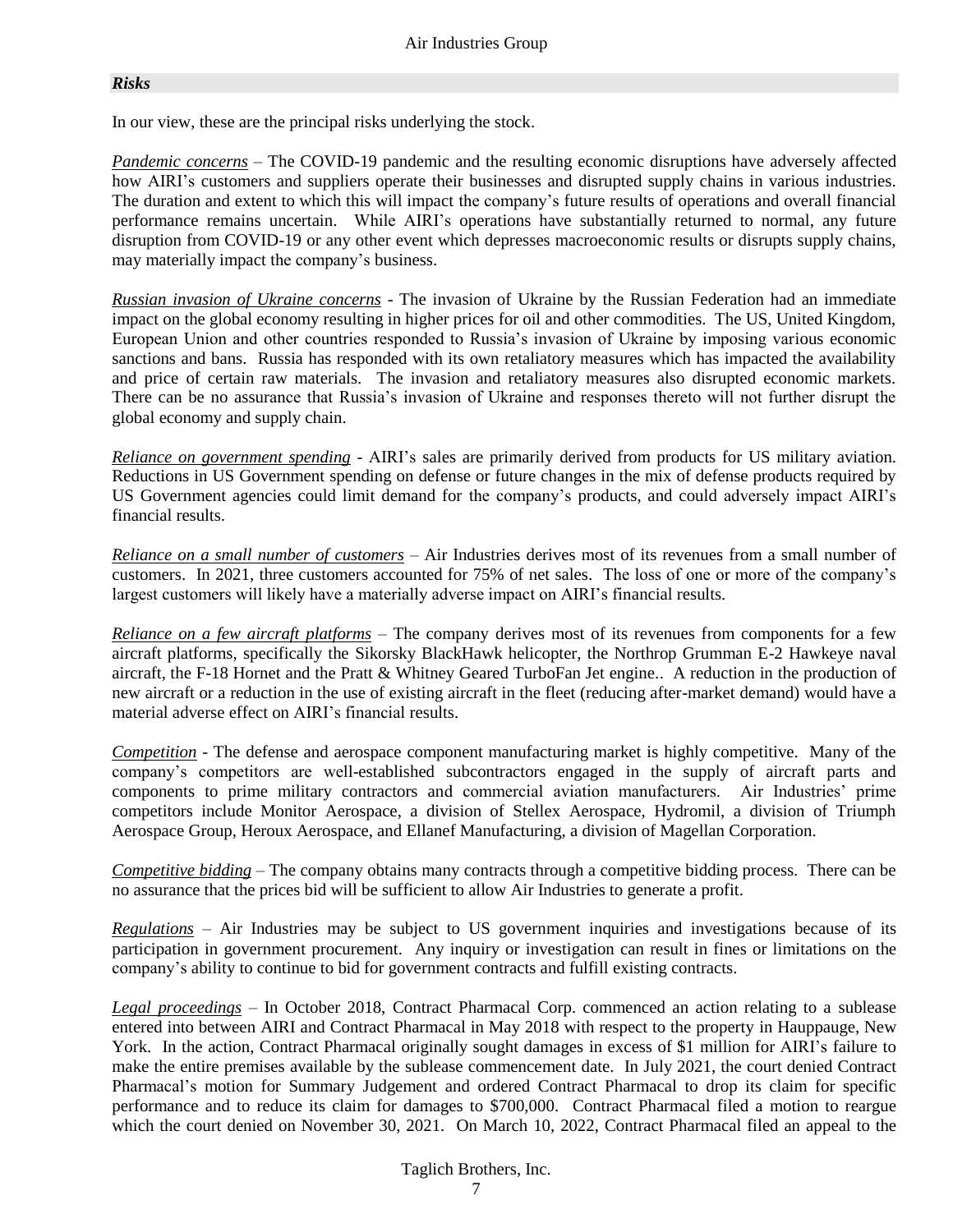court's decision of which AIRI will oppose. The company disputes the validity of the claims asserted by Contract Pharmacal and continues to believe it has a meritorious defense to those claims.

*Liquidity risk* - Shares of Air Industries Group have risks common to those of the microcap segment of the market. Often these risks cause microcap stocks to trade at discounts to their peers. The most common of these risks is liquidity risk, which is typically caused by small trading floats and very low trading volume and can lead to large spreads and high volatility in stock price. There are 24.7 million shares in the float and the average daily volume is approximately 116,000 shares.

*Miscellaneous risk* - The company's financial results and equity values are subject to other risks and uncertainties including competition, operations, financial markets, regulatory risk, and/or other events. These risks may cause actual results to differ from expected results.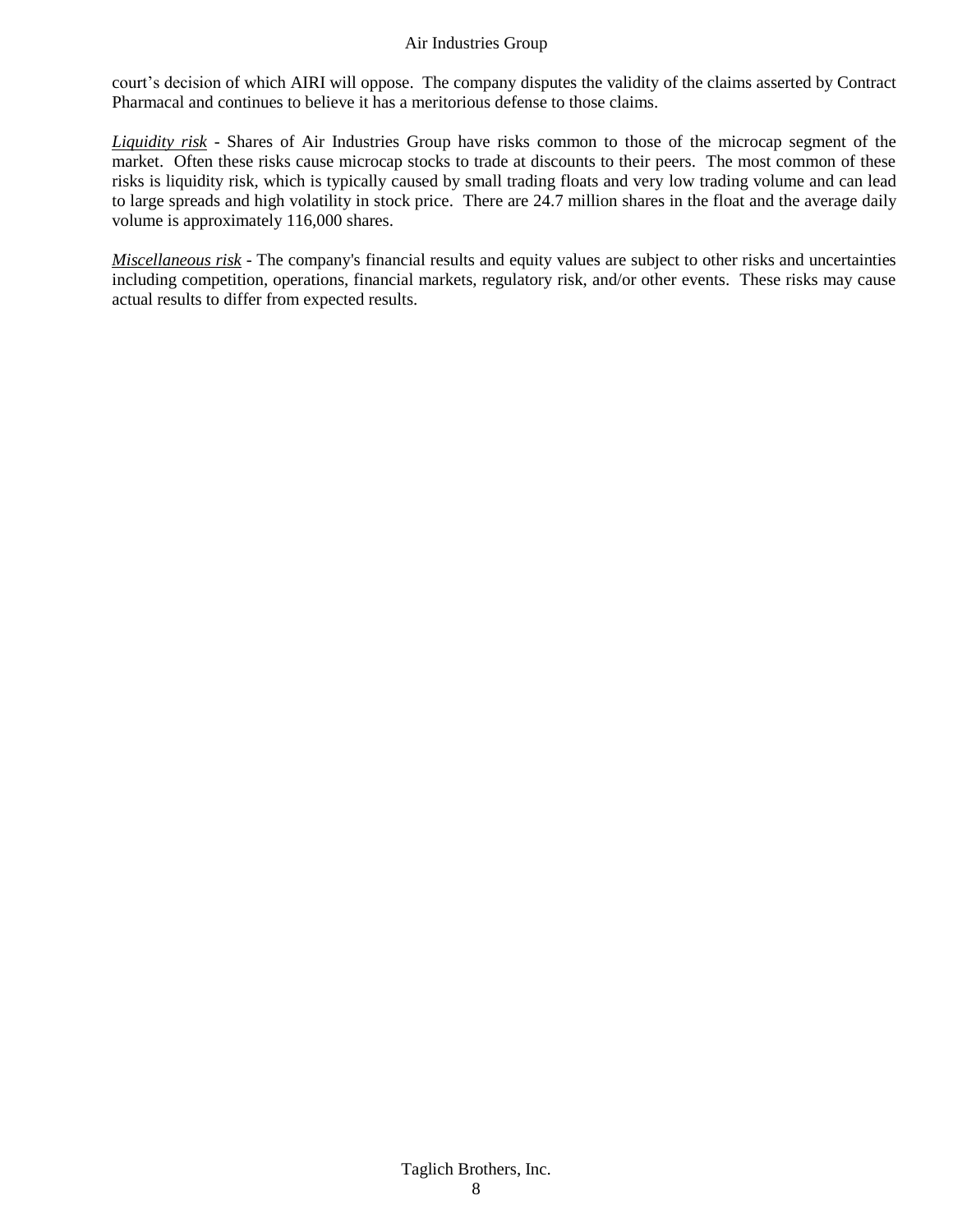#### Consolidated Balance Sheets (in thousands \$)

|                                                  | 2019A  | 2020A  | 2021A  | 3/22A  | 2022E  | 2023E  |
|--------------------------------------------------|--------|--------|--------|--------|--------|--------|
| Cash and cash equivalents                        | 1,294  | 2,505  | 627    | 364    | 1,550  | 3,426  |
| Accounts receivable                              | 7,858  | 8,798  | 10,473 | 7,558  | 10,465 | 11,556 |
| Inventory                                        | 28,646 | 32,120 | 29,532 | 31,999 | 29,357 | 30,619 |
| Prepaid expenses and other current assets        | 447    | 173    | 226    | 258    | 258    | 258    |
| Prepaid taxes                                    |        | 15     | 22     | 22     | 22     | 22     |
| <b>Total current assets</b>                      | 38,245 | 43,611 | 40,880 | 40,201 | 41,653 | 45,881 |
| Property and equipment, net                      | 7,578  | 9,581  | 8,404  | 8,169  | 7,816  | 7,014  |
| Operating lease right-of-use-asset               | 3,623  | 3,510  | 3,018  | 2,887  | 2,193  | 1,337  |
| Deferred financing costs                         | 1,481  | 912    | 960    | 1,026  | 1,026  | 1,026  |
| Goodwill                                         | 163    | 163    | 163    | 163    | 163    | 163    |
| <b>Total assets</b>                              | 51,090 | 57,777 | 53,425 | 52,446 | 52,851 | 55,421 |
| Notes payable and finance lease obligations      | 22,544 | 16,475 | 14,112 | 13,278 | 13,227 | 13,167 |
| Operating lease liabilities                      | 697    | 701    | 686    | 708    | 708    | 708    |
| Accounts payable and accrued expenses            | 8,105  | 8,682  | 6,723  | 7,042  | 7,176  | 7,519  |
| Deferred gain on sale                            | 38     | 38     | 38     | 38     | 38     | 38     |
| Deferred revenue                                 | 1,011  | 917    | 1,470  | 1,415  | 1,415  | 1,415  |
| Liabilities associated with assets held for sale | 200    | 200    | 59     | 5      | 5      | 5      |
| Deferred payroll tax liability (CARES Act)       |        | 314    | 314    | 314    | 314    | 314    |
| Income taxes payable                             | 27     |        |        |        |        |        |
| <b>Total current liabilities</b>                 | 32,622 | 27,327 | 23,402 | 22,800 | 22,883 | 23,166 |
| Long-term debt                                   | 3,406  | 10,798 | 9,250  | 8,977  | 7,514  | 6,702  |
| Deferred gain on sale                            | 219    | 181    | 143    | 133    | 133    | 133    |
| Operating lease liabilites                       | 4,235  | 3,927  | 3,241  | 3,055  | 2,297  | 1,259  |
| Disposition of subsidiary                        | 402    | 122    |        |        |        |        |
| Deferred payroll tax liability (CARES Act)       |        | 313    |        |        |        |        |
| <b>Total liabilities</b>                         | 40,884 | 42,668 | 36,036 | 34,965 | 32,827 | 31,260 |
| Total stockholders' equity                       | 10,206 | 15,109 | 17,389 | 17,481 | 20,023 | 24,161 |
| Total liabilities & stockholders' equity         | 51,090 | 57,777 | 53,425 | 52,446 | 52,851 | 55,421 |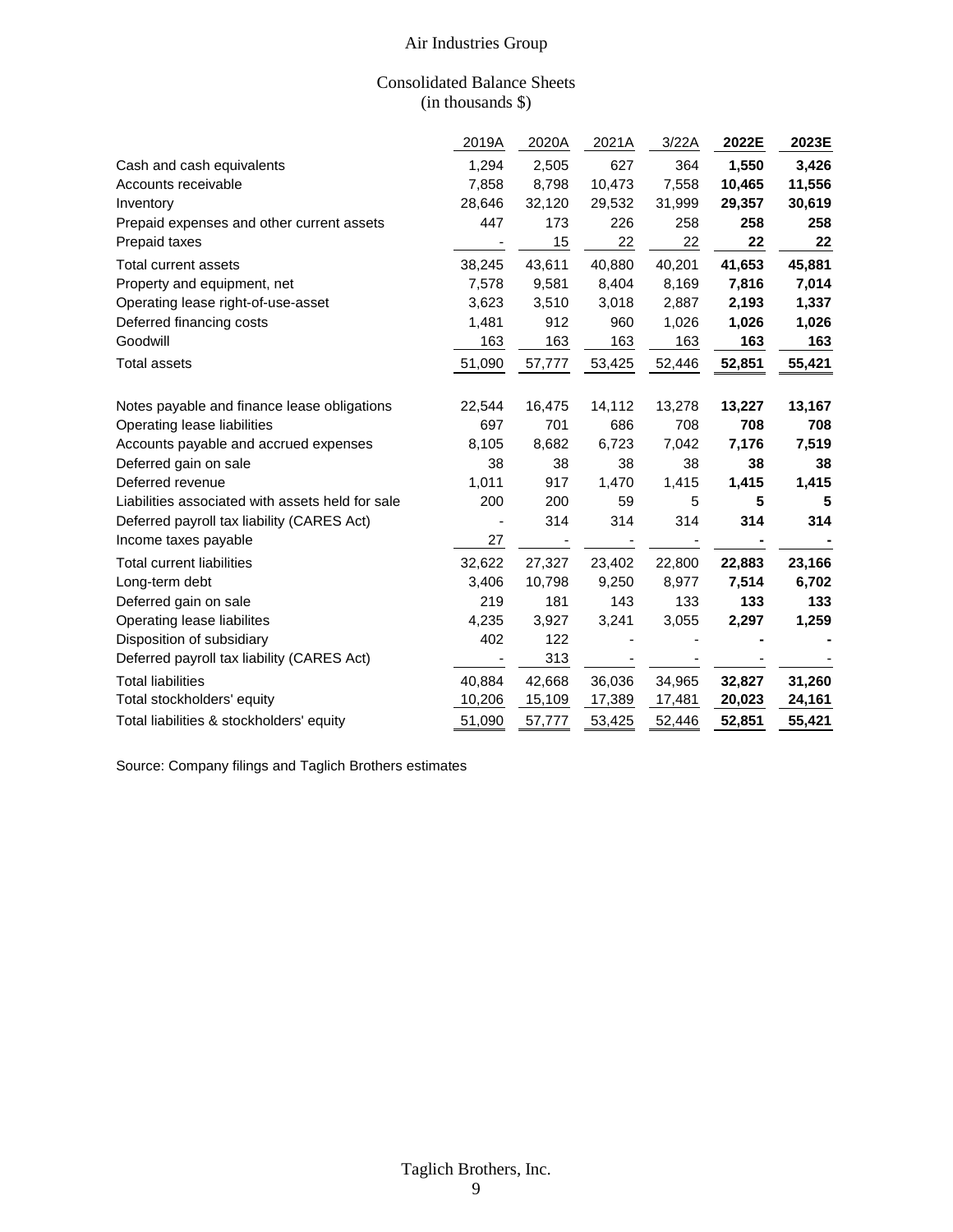#### Income Statements for the Fiscal Years Ended (in thousands \$)

|                                             | 2019A    | 2020A      | 2021A    | 2022E   | 2023E   |
|---------------------------------------------|----------|------------|----------|---------|---------|
| Net sales                                   | 54,573   | 50,097     | 58,939   | 57,962  | 65,000  |
| Cost of sales                               | 45,431   | 43,585     | 48,686   | 46,972  | 52,053  |
| Gross profit                                | 9,142    | 6,512      | 10,253   | 10,990  | 12,948  |
| Operating expenses                          | 8,539    | 7,951      | 7,766    | 8,171   | 8,800   |
| Operating income (loss)                     | 328      | (1, 439)   | 2,487    | 2,819   | 4,148   |
| Interest and financing costs                | (3, 561) | (1,491)    | (1, 265) | (1,223) | (1,060) |
| Other (expense) income                      | 672      | 2,844      | 405      | 388     | 400     |
| Income (loss) before taxes                  | (2,561)  | (86)       | 1,627    | 1,984   | 3,488   |
| Income tax (benefit)                        | 37       | (1, 412)   |          |         |         |
| Net income / (loss)                         | (2,598)  | 1,326      | 1,627    | 1,984   | 3,488   |
|                                             |          |            |          |         |         |
| <b>EPS</b>                                  | (0.09)   | 0.05       | 0.05     | 0.05    | 0.09    |
| <b>Shares Outstanding</b>                   | 28,852   | 36,747     | 36,424   | 36,921  | 38,500  |
| <b>EBITDA</b>                               | 4,002    | 3,975      | 5,845    | 5,855   | 6,910   |
| <b>Adjusted EBITDA</b>                      | 5,207    | 4,494      | 6,287    | 6,505   | 7,560   |
| <b>Margin Analysis</b>                      |          |            |          |         |         |
| Gross margin                                | 16.8%    | 13.0%      | 17.4%    | 19.0%   | 19.9%   |
| Operating margin                            | 0.6%     | (2.9)%     | 4.2%     | 4.9%    | 6.4%    |
| Net margin                                  | (4.8)%   | 2.6%       | 2.8%     | 3.4%    | 5.4%    |
| Tax rate                                    | (1.4)%   | <b>NMF</b> | $0.0\%$  | 0.0%    | 0.0%    |
| Year / Year Growth<br><b>Total Revenues</b> | 22.6%    | (8.2)%     | 17.6%    | (1.7)%  | 12.1%   |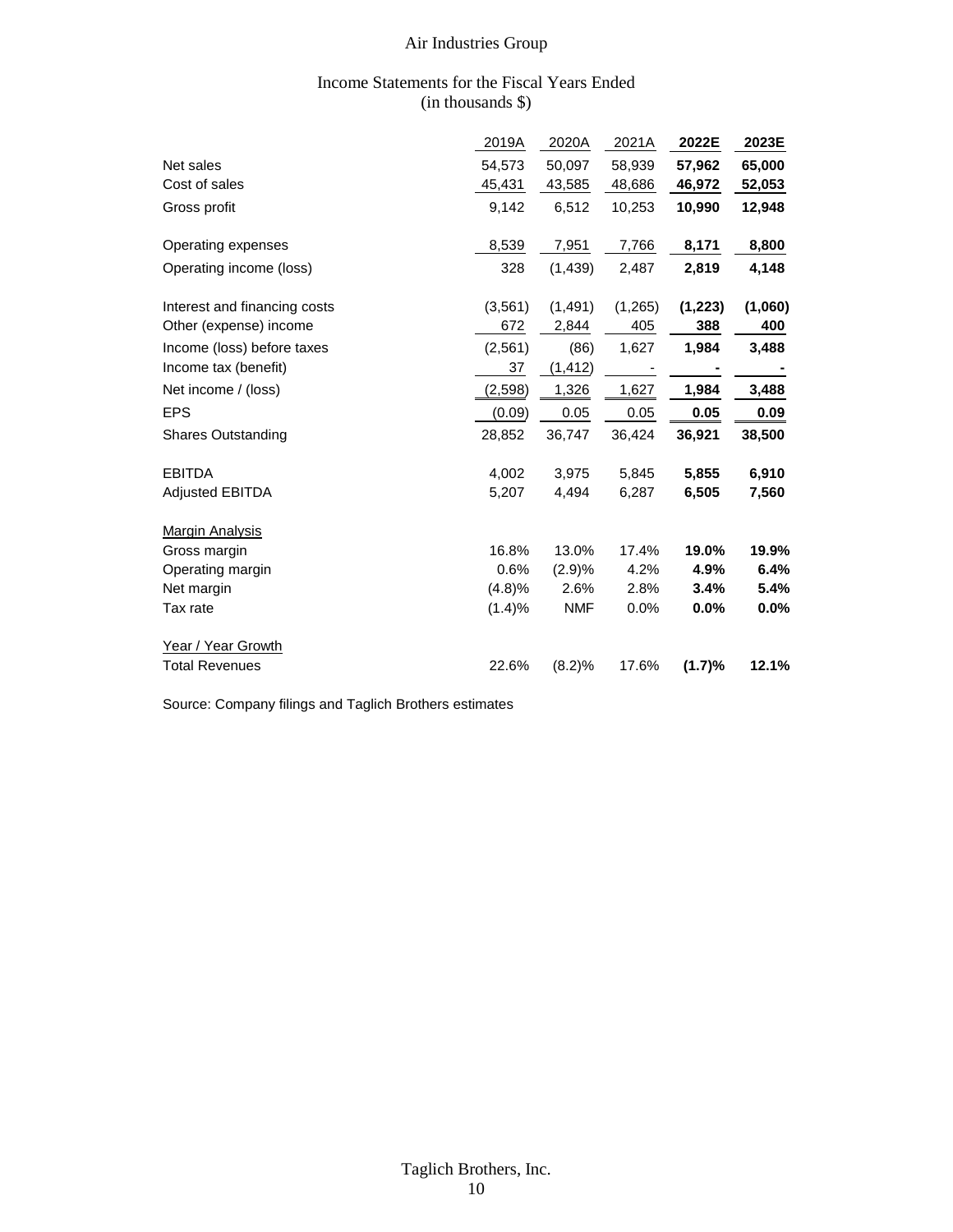#### Quarterly Income Statements (in thousands \$)

|                              | 3/21A  | 6/21A  | 9/21A  | 12/21A | 2021A   | 3/22A  | 6/22E                 | 9/22E  | 12/22E | 2022E   | 3/23E  | 6/23E  | 9/23E  | 12/23E | 2023E   |
|------------------------------|--------|--------|--------|--------|---------|--------|-----------------------|--------|--------|---------|--------|--------|--------|--------|---------|
| Net sales                    | 13,712 | 15,453 | 14,354 | 15,420 | 58,939  | 12,062 | 13,700                | 16,000 | 16,200 | 57,962  | 15,500 | 16,000 | 16,500 | 17,000 | 65,000  |
| Cost of sales                | 11,915 | 12,850 | 12,340 | 11,581 | 48,686  | 9,984  | 11,160                | 12,842 | 12,986 | 46,972  | 12,532 | 12,856 | 13,175 | 13,490 | 52,053  |
| Gross profit                 | 1,797  | 2,603  | 2,014  | 3,839  | 10,253  | 2,078  | 2,540                 | 3,158  | 3,214  | 10,990  | 2,968  | 3,144  | 3,325  | 3,511  | 12,948  |
| Operating expenses           | 1,770  | 2,163  | 1,837  | 1,996  | 7,766   | 1,871  | 2,100                 | 2,100  | 2,100  | 8,171   | 2,200  | 2,200  | 2,200  | 2,200  | 8,800   |
| Operating income (loss)      | 27     | 440    | 177    | 1,843  | 2,487   | 207    | 440                   | 1,058  | 1,114  | 2,819   | 768    | 944    | 1,125  | 1,311  | 4,148   |
| Interest and financing costs | (297)  | (333)  | (331)  | (304)  | (1,265) | (323)  | (310)                 | (300)  | (290)  | (1,223) | (280)  | (270)  | (260)  | (250)  | (1,060) |
| Other (expense) income       | 118    | 132    | 88     | 67     | 405     | 88     | 100                   | 100    | 100    | 388     | 100    | 100    | 100    | 100    | 400     |
| Income (loss) before taxes   | (152)  | 239    | (66)   | 1,606  | 1.627   | (28)   | 230                   | 858    | 924    | 1,984   | 588    | 774    | 965    | 1,161  | 3,488   |
| Income tax (benefit)         |        |        |        |        |         |        |                       |        |        |         |        |        |        |        |         |
| Net income / (loss)          | (152)  | 239    | (66)   | 1,606  | 1,627   | (28)   | 230                   | 858    | 924    | 1,984   | 588    | 774    | 965    | 1,161  | 3,488   |
| <b>EPS</b>                   | (0.00) | 0.01   | (0.00) | 0.04   | 0.05    | (0.00) | 0.01                  | 0.02   | 0.02   | 0.05    | 0.02   | 0.02   | 0.03   | 0.03   | 0.09    |
| <b>Shares Outstanding</b>    | 31,972 | 37,992 | 32,074 | 36,424 | 36,424  | 32,183 | 38,500                | 38,500 | 38,500 | 36,921  | 38,500 | 38,500 | 38,500 | 38,500 | 38,500  |
| <b>EBITDA</b>                |        |        |        |        | 5,845   |        |                       |        |        | 5,855   |        |        |        |        | 6,910   |
| Adjusted EBITDA              |        |        |        |        | 6,287   |        |                       |        |        | 6,505   |        |        |        |        | 7,560   |
| Margin Analysis              |        |        |        |        |         |        |                       |        |        |         |        |        |        |        |         |
| Gross margin                 | 13.1%  | 16.8%  | 14.0%  | 24.9%  | 17.4%   | 17.2%  | 18.5%                 | 19.7%  | 19.8%  | 19.0%   | 19.2%  | 19.7%  | 20.2%  | 20.7%  | 19.9%   |
| Operating margin             | 0.2%   | 2.8%   | 1.2%   | 12.0%  | 4.2%    | 1.7%   | 3.2%                  | 6.6%   | 6.9%   | 4.9%    | 5.0%   | 5.9%   | 6.8%   | 7.7%   | 6.4%    |
| Net margin                   | (1.1)% | 1.5%   | (0.5)% | 10.4%  | 2.8%    | (0.2)% | 1.7%                  | 5.4%   | 5.7%   | 3.4%    | 3.8%   | 4.8%   | 5.8%   | 6.8%   | 5.4%    |
| <b>Tax</b> rate              | 0.0%   | 0.0%   | 0.0%   | 0.0%   | 0.0%    | 0.0%   | 0.0%                  | 0.0%   | 0.0%   | 0.0%    | 0.0%   | 0.0%   | 0.0%   | 0.0%   | 0.0%    |
| Year / Year Growth           |        |        |        |        |         |        |                       |        |        |         |        |        |        |        |         |
| <b>Total Revenues</b>        | 2.0%   | 81.9%  | 5.1%   | 6.4%   |         |        | 17.6% (12.0)% (11.3)% | 11.5%  | 5.1%   | (1.7)%  | 28.5%  | 16.8%  | 3.1%   | 4.9%   | 12.1%   |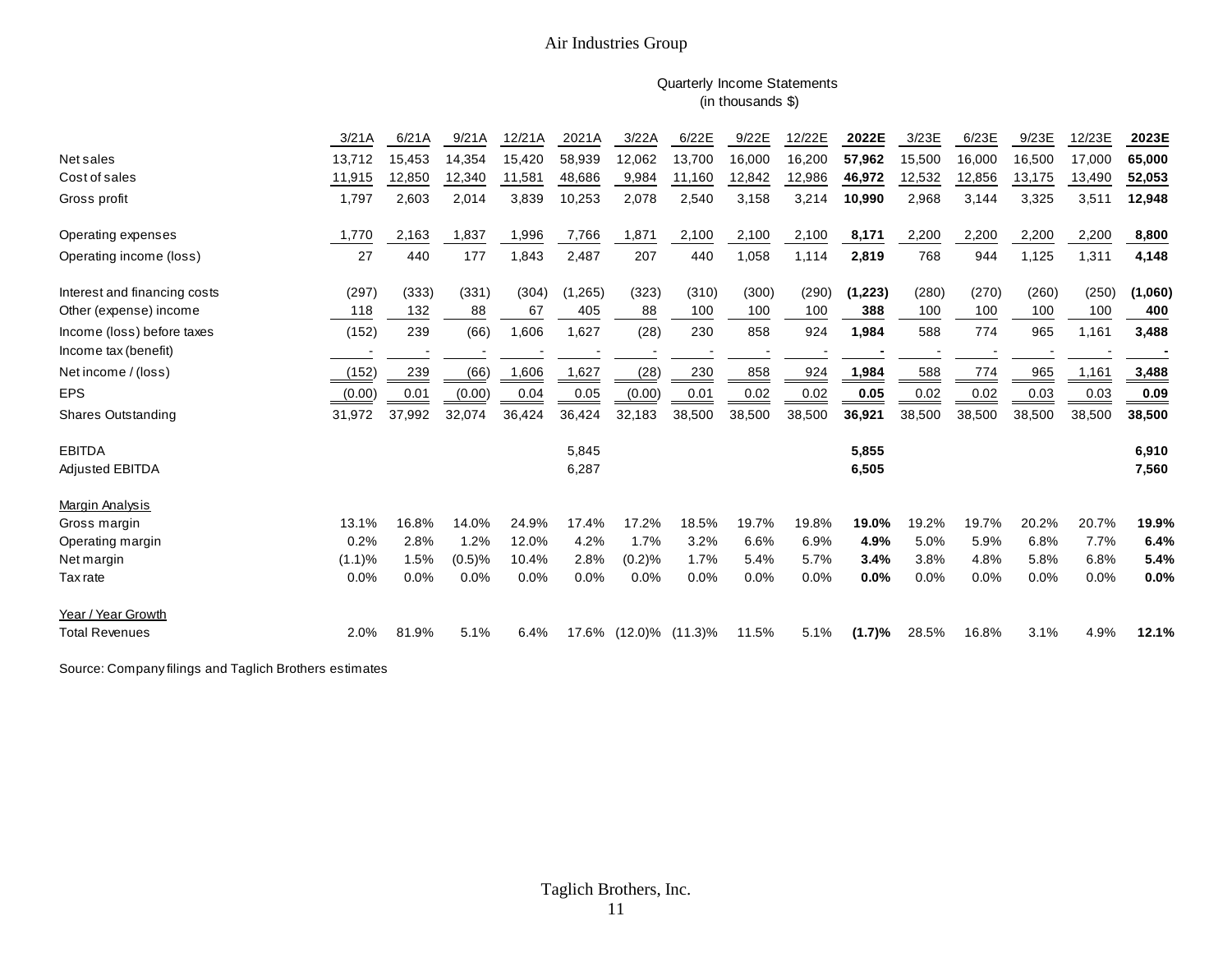#### Statement of Cash Flows for the Periods Ended (in thousands \$)

|                                                       | 2019A                        | 2020A          | 2021A                    | 3M22A          | 2022E   | 2023E    |
|-------------------------------------------------------|------------------------------|----------------|--------------------------|----------------|---------|----------|
| Net income (loss)                                     | (2,732)                      | 1,096          | 1,627                    | (28)           | 1,984   | 3,488    |
| Depreciation                                          | 3,002                        | 2,570          | 2,803                    | 665            | 2,588   | 2,302    |
| Stock compensation expense                            | 622                          | 519            | 653                      | 120            | 650     | 650      |
| Legal expenses paid by issuance of stock              | 126                          | $\sim$         | $\blacksquare$           | $\blacksquare$ |         |          |
| Non-cash other income                                 | (282)                        | (402)          | (326)                    | (89)           | (300)   | (300)    |
| Non-cash interest expense                             | 85                           | 122            | 98                       | $\frac{1}{2}$  | 100     | 100      |
| Abandonment of lease                                  | 275                          | $\blacksquare$ |                          | $\overline{a}$ |         |          |
| Non-cash deferred payroll expense-CARES Act           |                              | 627            | $\overline{\phantom{a}}$ |                |         |          |
| Amortization of right-to-use asset                    | 470                          | 482            | 492                      | 131            | 520     | 520      |
| Deferred gain on sale of real estate                  | (38)                         | (38)           | (38)                     | (10)           | (38)    | (38)     |
| (Gain) loss on sale of equipment                      | 136                          | 60             |                          |                |         |          |
| Amortization of debt discount                         | 510                          | 233            |                          |                |         |          |
| Bad debt expense (recovery)                           | 311                          | 105            | (86)                     | (118)          | (118)   |          |
| Amortization of deferred financing costs              |                              | 126            | 150                      | 15             | 60      | 60       |
| Foregiveness of notes payable - SBA loan              | $\qquad \qquad \blacksquare$ | (2, 414)       |                          |                |         |          |
| Loss on assetss held for sale                         |                              |                |                          |                |         |          |
| Cash earnings (loss)                                  | 2,485                        | 3,086          | 5,373                    | 686            | 5,446   | 6,782    |
| Changes in assets and liabilities                     |                              |                |                          |                |         |          |
| Accounts receivable                                   | (1,647)                      | (1,045)        | (1,589)                  | 3,033          | 8       | (1,090)  |
| Inventory                                             | 405                          | (3, 474)       | 2,588                    | (2, 467)       | 175     | (1, 262) |
| Prepaid expenses and other current assets             | (33)                         | 274            | (53)                     | (32)           | (32)    |          |
| Prepaid taxes                                         | 49                           | (15)           | (7)                      |                |         |          |
| Deposits and other assets                             | (713)                        | 168            | (193)                    | (70)           | 482     | 521      |
| Accounts payable and accrued expenses                 | (970)                        | 275            | (1,594)                  | 354            | 453     | 342      |
| Operating lease liabilities                           | (601)                        | (673)          | (701)                    | (164)          | (922)   | (1,038)  |
| Deferred revenue                                      | 130                          | (94)           | 553                      | (55)           | (55)    |          |
| Other liability                                       |                              |                | (313)                    |                |         |          |
| Income taxes payable                                  | 7                            | (27)           |                          |                |         |          |
| (Increase) decrease in working capital                | (3,373)                      | (4,611)        | (1,309)                  | 599            | 109     | (2, 527) |
| Net cash provided by (used in) operations             | (888)                        | (1, 525)       | 4,064                    | 1,285          | 5,555   | 4,255    |
| Purchase of property and equipment                    | (764)                        | (3,797)        | (1, 364)                 | (430)          | (2,000) | (1,500)  |
| Net cash provided by (used in) investing              | (764)                        | (3,797)        | (1, 364)                 | (430)          | (2,000) | (1,500)  |
| Note payable-revolver-Webster Bank                    | 12,543                       | 3,106          | (3, 193)                 | (901)          | (901)   |          |
| Note payable-revolver-PNC                             | (14, 043)                    |                |                          |                |         |          |
| Proceeds from notes payable-term loan-Webster         | 3,800                        | 2,337          |                          |                |         |          |
| Payments of notes payable-term loan-Webster           |                              | (579)          | (1, 371)                 | (203)          | (1,666) | (812)    |
| Payments of notes payable-term loan-PNC               | (1, 572)                     |                |                          |                |         |          |
| SBA loan proceeds                                     |                              | 2,414          |                          |                |         |          |
| Proceeds from sale of future proceeds from subsidiary | 800                          |                |                          |                |         |          |
| <b>Transaction costs</b>                              | (3)                          |                |                          | $\blacksquare$ |         |          |
| Payment of finance lease obligations                  | (1,764)                      | (18)           | (5)                      | (9)            | (53)    | (58)     |
| Share issuance costs                                  | (113)                        | (145)          |                          |                |         |          |
| Proceeds from notes payable - related party           | 1,500                        |                |                          |                |         |          |
| Payments of notes payable - related party             | (28)                         | (1,000)        |                          |                |         |          |
| Payments of loan payable - financed assets            | (186)                        | (385)          | (9)                      | (5)            | (12)    | (9)      |
| Payments of notes payable - third party               |                              | (100)          |                          |                |         |          |
| Deferred financing costs                              |                              | (81)           |                          |                |         |          |
| Proceeds from issuance of stock, net                  |                              | 984            |                          |                |         |          |
| Net cash provided by (used in) financing              | 934                          | 6,533          | (4, 578)                 | (1, 118)       | (2,632) | (879)    |
| Net change in cash                                    | (718)                        | 1,211          | (1,878)                  | (263)          | 923     | 1,876    |
| Cash - beginning of period                            | 2,012                        | 1,294          | 2,505                    | 627            | 627     | 1,550    |
| Cash - end of period                                  | 1,294                        | 2,505          | 627                      | 364            | 1,550   | 3,426    |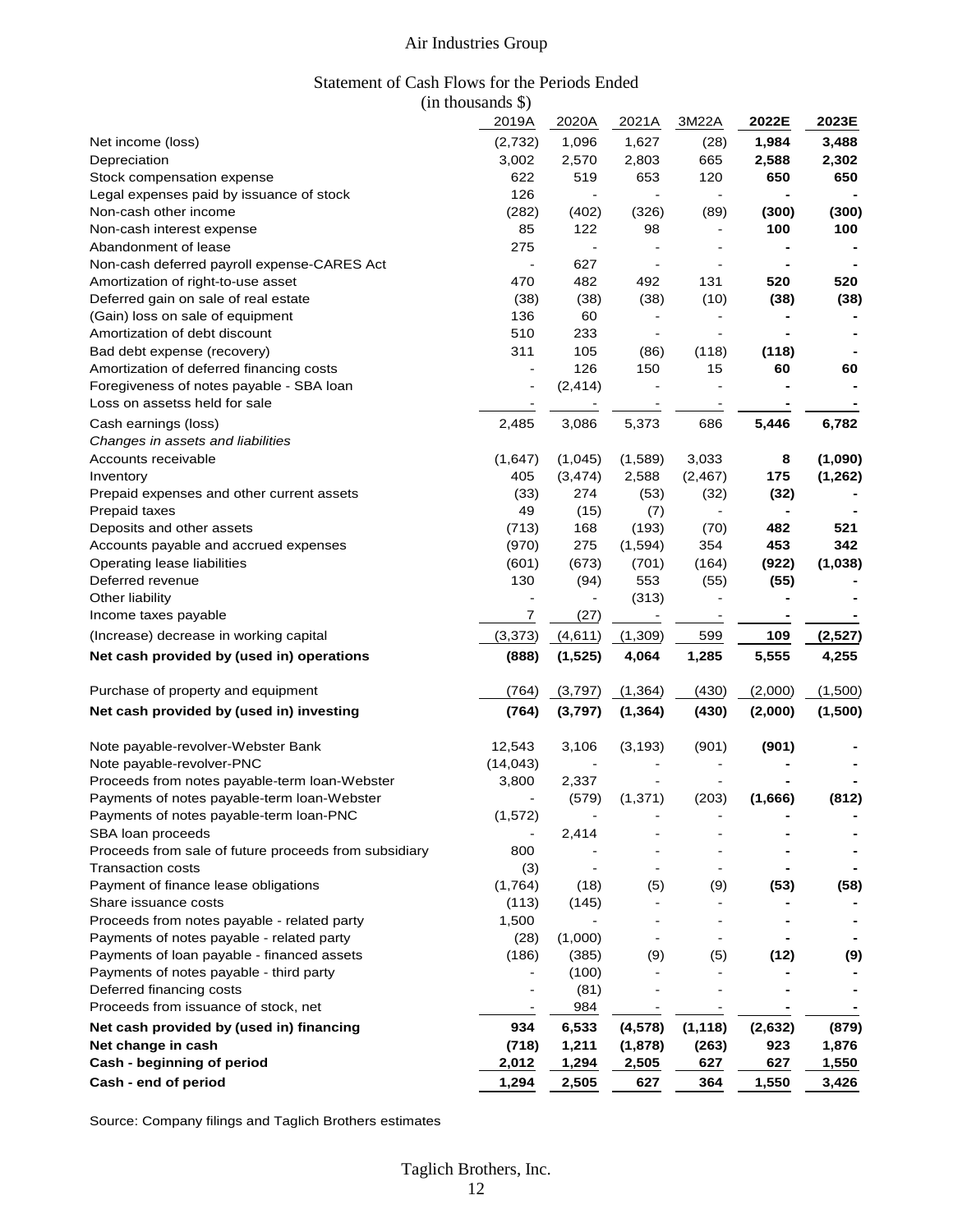#### **Price Chart**



#### **Taglich Brothers' Current Ratings Distribution**





|             | <b>Investment Banking Services for Companies Covered in the Past 12 Months</b> |               |
|-------------|--------------------------------------------------------------------------------|---------------|
|             |                                                                                |               |
| Rating      | #                                                                              | $\frac{9}{6}$ |
|             | 5                                                                              | 25            |
| Buy<br>Hold |                                                                                |               |
| Sell        |                                                                                |               |
| Not Rated   |                                                                                |               |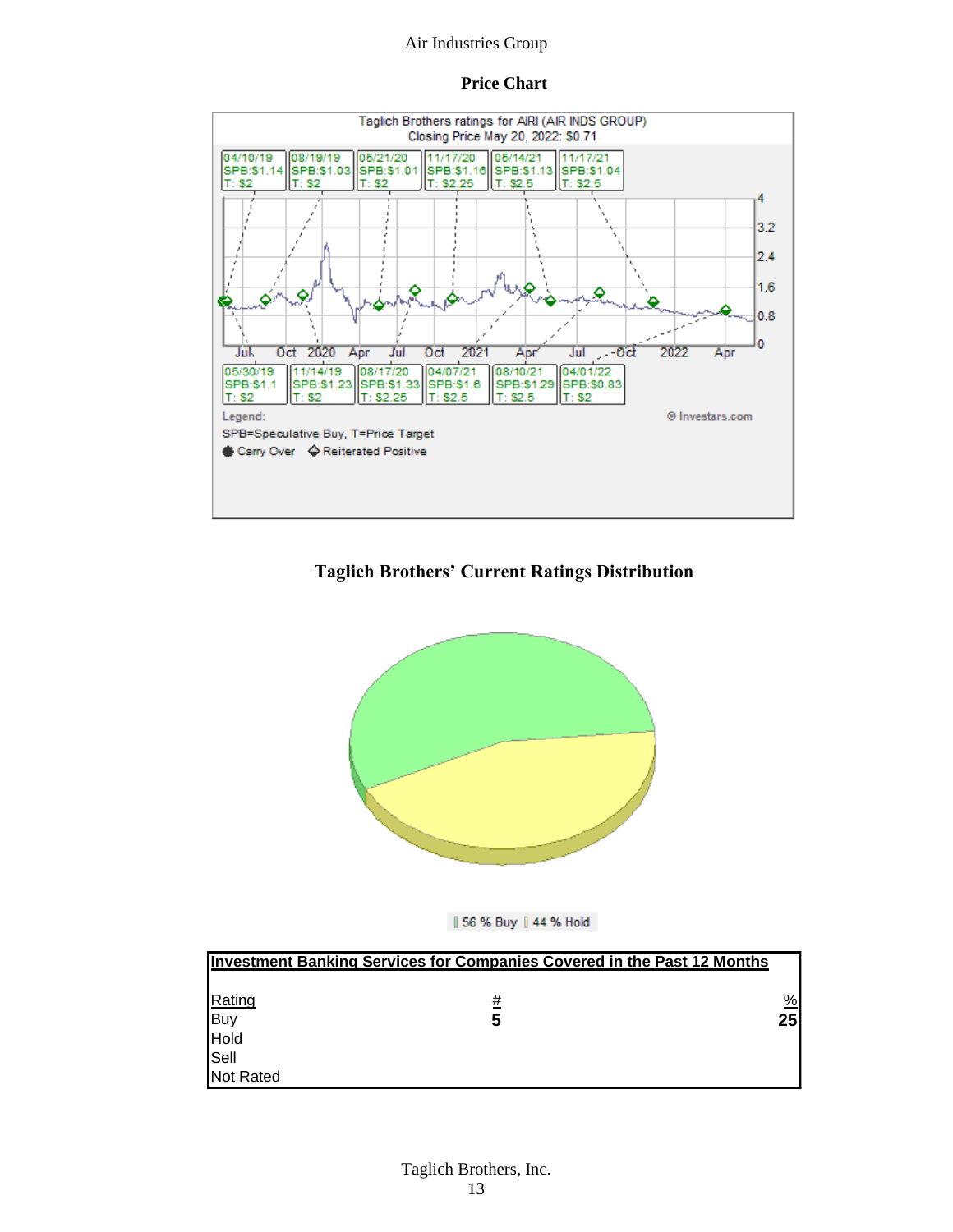#### **Important Disclosures**

As of May 18, 2022, Taglich Brothers, Inc. and/or its affiliates, own more than 1% of AIRI common stock. Michael Taglich, President of Taglich Brothers, Inc. and Chairman of Air Industries Group, owns or has a controlling interest in 4,268,689 shares of AIRI common stock, 2,369,043 shares that may be acquired upon the conversion of convertible notes, 164,091 shares that may be acquired upon the conversion of warrants, and 48,500 shares that may be acquired upon the conversion of stock options. In September 2015, April, May, and August 2016, March and May 2017, June and October 2019, Michael Taglich loaned the company monies. Robert Taglich, Managing Director of Taglich Brothers, Inc. and a Director of Air Industries Group, owns or has a controlling interest in 2,632,364 shares of AIRI common stock, 1,861,324 shares that may be acquired upon the conversion of convertible notes, 140,090 shares that may be acquired upon the conversion of warrants, and 48,500 shares that may be acquired upon the conversion of stock options. In April and May 2016, February, March, and May 2017, and in June 2019, Robert Taglich loaned the company monies. Doug Hailey, Director of Investment Banking at Taglich Brothers, Inc., owns or has a controlling interest in 56,042 shares of AIRI common stock and 19,508 shares of AIRI common stock that may be acquired upon the conversion of warrants. Richard Oh, Managing Director of Taglich Brothers, Inc., owns or has a controlling interest in 10,513 shares of AIRI common stock that may be acquired upon the conversion of warrants. Other employees at Taglich Brothers, Inc. also own or have controlling interests in 22,000 shares of common stock and 19,927 shares that may be acquired upon the conversion of warrants. Taglich Brothers, Inc. owns 239,946 shares of AIRI common stock. Taglich Brothers, Inc. had an investment banking relationship with the company mentioned in this report. In April and May of 2007, Taglich Brothers Inc. served as the placement agent in the sale of convertible preferred stock for the company. In June 2008, Taglich Brothers, Inc. served as the placement agent in the sale of junior subordinated notes for the company. In September and October of 2008, Taglich Brothers, Inc. served as the placement agent in the sale of junior subordinated notes and convertible preferred stock for the company. In October 2013 and May 2014, Taglich Brothers, Inc. served as the placement agent in the sale of common stock for the company. In May and June 2016, Taglich Brothers, Inc. served as the placement agent in the sale of convertible preferred stock for the company. In August, November and December 2016, and in February and March 2017, Taglich Brothers, Inc. served as the placement agent in the sale of convertible notes for the company. In May 2017, Taglich Brothers, Inc. served as a placement agent in the sale of convertible notes and warrants for the company. In January 2018, Taglich Brothers, Inc. served as a placement agent in the sale of common stock and warrants for the company.

All research issued by Taglich Brothers, Inc. is based on public information. The company paid a monetary fee of \$1,500 (USD) in October 2013 for the creation and dissemination of research reports. After the initial publication, the company pays a monthly monetary fee of \$1,500 (USD) to Taglich Brothers, Inc., for a minimum of six months for the creation and dissemination of research reports.

#### **General Disclosures**

The information and statistical data contained herein have been obtained from sources, which we believe to be reliable but in no way are warranted by us as to accuracy or completeness. We do not undertake to advise you as to changes in figures or our views. This is not a solicitation of any order to buy or sell. Taglich Brothers, Inc. is fully disclosed with its clearing firm, Axos Clearing, LLC, is not a market maker and does not sell to or buy from customers on a principal basis. The above statement is the opinion of Taglich Brothers, Inc. and is not a guarantee that the target price for the stock will be met or that predicted business results for the company will occur. There may be instances when fundamental, technical and quantitative opinions contained in this report are not in concert. We, our affiliates, any officer, director or stockholder or any member of their families may from time to time purchase or sell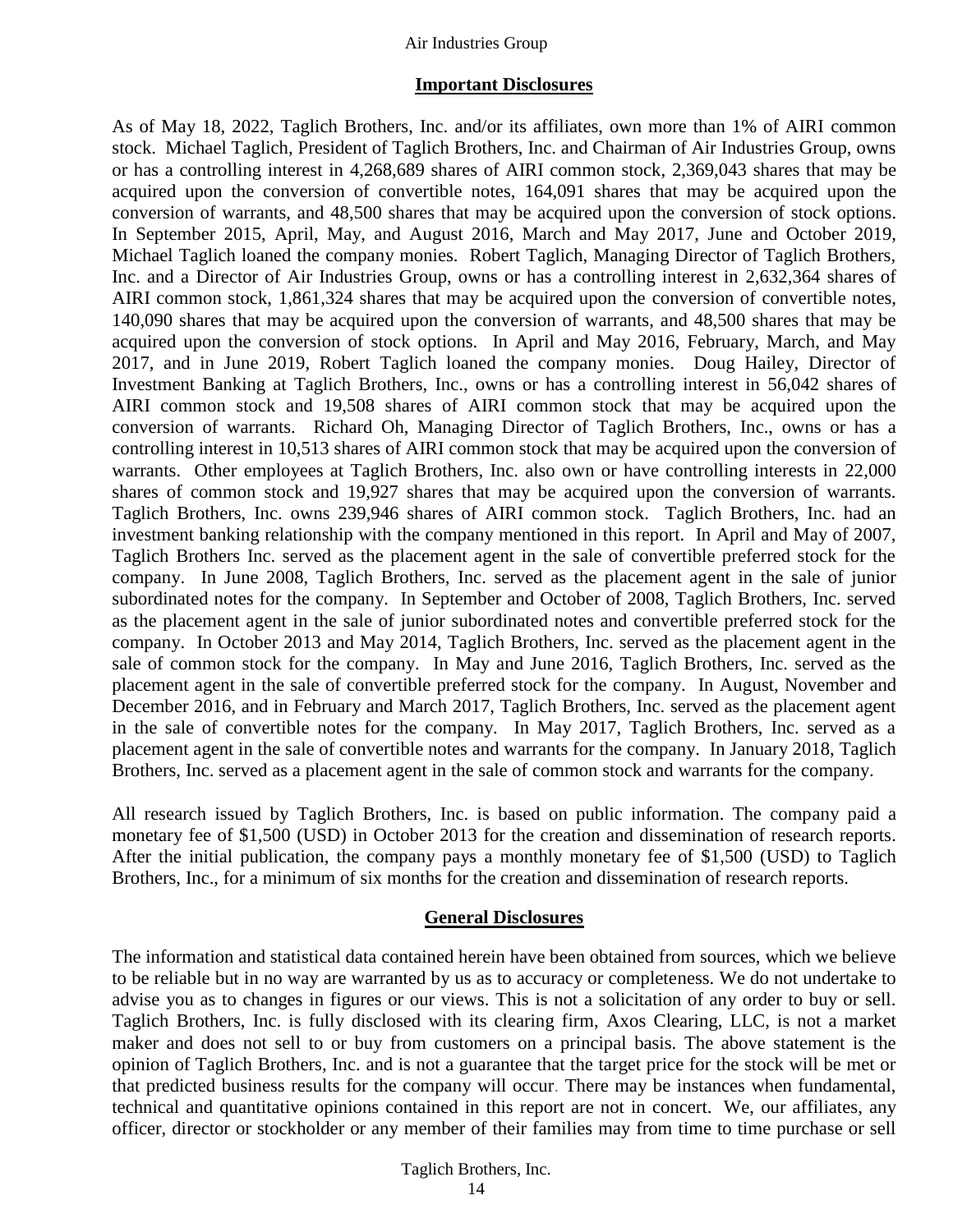any of the above-mentioned or related securities. Analysts and members of the Research Department are prohibited from buying or selling securities issued by the companies that Taglich Brothers, Inc. has a research relationship with, except if ownership of such securities was prior to the start of such relationship, then an Analyst or member of the Research Department may sell such securities after obtaining expressed written permission from Compliance.

#### **Analyst Certification**

**I, John Nobile, the research analyst of this report, hereby certify that the views expressed in this report accurately reflect my personal views about the subject securities and issuers; and that no part of my compensation was, is, or will be, directly, or indirectly, related to the specific recommendations or views contained in this report.**

Public companies mentioned in this report:

Boeing (NYSE: BA) Heroux-Devtek, Inc. (OTC: HERXF) Lockheed Martin (NYSE: LMT) Northrop Grumman (NYSE: NOC) Triumph Group, Inc. (NYSE: TGI)

#### **Meaning of Ratings**

**Buy –** The growth prospects, degree of investment risk, and valuation make the stock attractive relative to the general market or comparable stocks.

**Speculative Buy** – Long term prospects of the company are promising but investment risk is significantly higher than it is in our BUY-rated stocks. Risk-reward considerations justify purchase mainly by high risk-tolerant accounts. In the short run, the stock may be subject to high volatility and could continue to trade at a discount to its market.

**Neutral** – Based on our outlook the stock is adequately valued. If investment risks are within acceptable parameters, this equity could remain a holding if already owned.

**Sell** – Based on our outlook the stock is significantly overvalued. A weak company or sector outlook and a high degree of investment risk make it likely that the stock will underperform relative to the general market.

**Discontinued** – Research coverage discontinued due to the acquisition of the company, termination of research services (includes non-payment for such services), diminished investor interest, or departure of the analyst.

#### **Some notable Risks within the Microcap Market**

**Stocks in the Microcap segment of the market have many risks that are not as prevalent in Large-cap, Blue Chips or even Small-cap stocks. Often it is these risks that cause Microcap stocks to trade at discounts to their peers. The most common of these risks is liquidity risk, which is typically caused by small trading floats and very low trading volume which can lead to large spreads and high volatility in stock price. In addition, Microcaps tend to have significant company specific risks that contribute to lower valuations. Investors need to be aware of the higher probability of financial default and higher degree of financial distress inherent in the microcap segment of the market.**